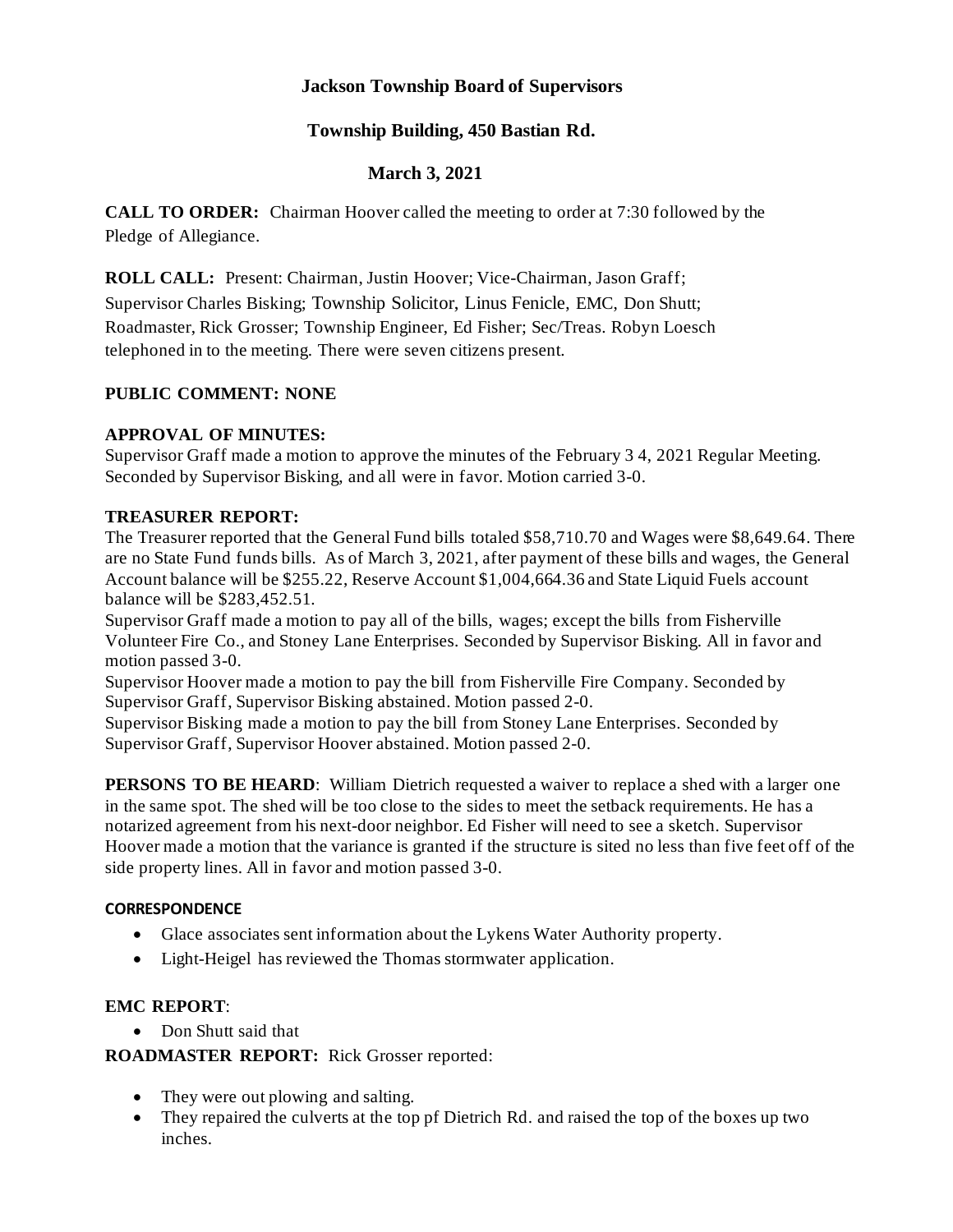- They cut down a tree on Bastian Rd. and trimmed other trees on Bastian and Dietrich.
- Supervisor Graff made a motion to hire Wood-Wise to cut down a large tree on Bastian Rd. if the estimate is below \$500.00. Seconded by Supervisor Bisking. All in favor and motion passes 3-0.
- Received more salt.
- Worked on repairing the radio.
- The Ford 550 had a water leak. Palmer Reed replaced an O-ring and serviced the vehicle.
- Rick will call Sunbury Motors about the front wheel breaks locking up on the Ford 550. It had new rotors and pads installed last year at Palmer-Reed.
- The 10-wheeler has a turbo problem.
- The Township can rent a boom truck and 2 guys for \$150/hr., if we need them going forward.
- The Supervisors had a general discussion about the problems on the radio Municipal Channel 1. Halifax Township and Borough were using this channel during the recent storms and there were repeated inappropriate conversations on that channel. This channel is monitored/used by both the local roadmasters and the school district. These conversations were broadcast into people's homes that were monitoring that channel during the storms. It was decided to have Rick Grosser contact both of the other municipal roadmasters about this issue.
- Supervisor Graff asked about the truck antennas. Rick Grosser said that they will be replaced with the short antennas. Supervisor Graff had gotten an estimate of \$12,000 for four mobile radios. He will look to see if there is a better choice on the new approved radio list.

**ENGINEER REPORT:** Ed Fisher reported that he has finished the review of the Broad Mountain Winery plan and finalized the letter of credit requirements for plan escrow. The Supervisors recommended holding the Building Permit until the review fees are paid. Ed Fisher also reviewed a few other small projects.

**SOLICITOR REPORT**: Supervisor Hoover talked to Linus Fenicle. Fenicle has looked at the Balsbaugh Property parcel issue, and he has begun the borrowing paperwork for the Bastian Rd. bridge project.

#### **OLD BUSINESS:**

• Rick will contact Steven Webster about his FMCSA registration.

#### **NEW BUSINESS:**

- The Supervisors reviewed the Township's Insurance policy package. Chief Urich requested that the Spartan fire truck value be raised to a \$650,000 replace value.
- The Township had a donation request from the Halifax Area Recreation Authority. Bill Corsnitz had sent copies of the plan for new recreation fields on Route 147. HARA had two quotes for the project. This plan excluded topography and boundary surveys. Supervisor Hoover asked to table this until Bill can come back to a meeting and discuss the plan with the Supervisors and Ed Fisher.
- Chief Urich asked if the Township would be willing to add a training trailer to our insurance policy. Millersburg Fire Company currently owns the training trailer and will donate it to Fisherville (if they can insure it).This trailer has been used at the local Community Days. Supervisor Graff mad a motion to approve insuring the trailer. Seconded by Supervisor Hoover. Supervisor Bisking abstained. Motion passed 2-0.
- Chief Urich said that the fire company applied for a \$24,000.00 Covid-19 grant.
- The Supervisors discussed having everyone trained on the new AED devices and CPR at the Carsonville Fire Company.